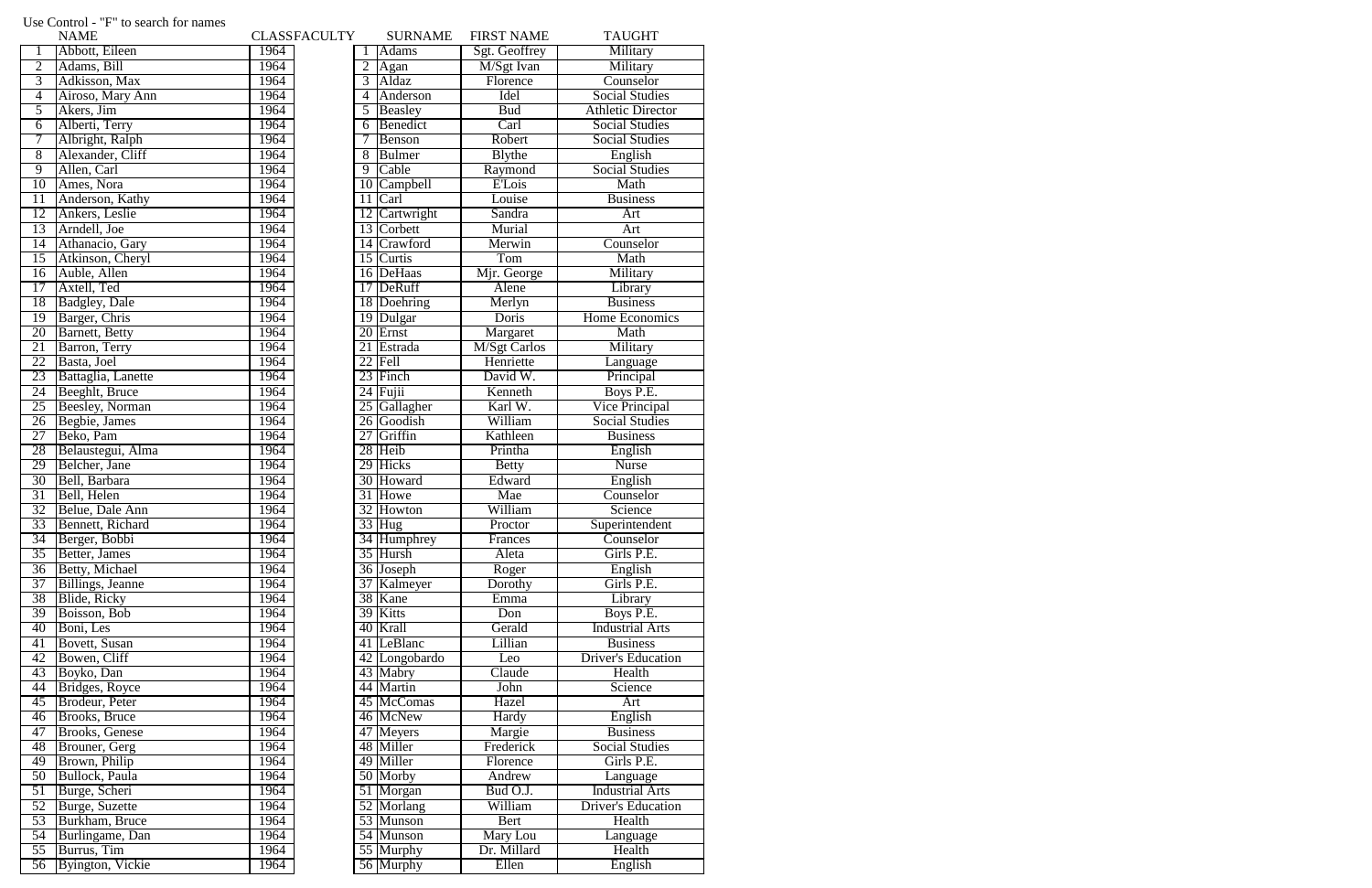| 57              | Byrd, Robbie      | 1964 | 57              | Muth         | Margaret        | English                |
|-----------------|-------------------|------|-----------------|--------------|-----------------|------------------------|
| 58              | Cain, Richard     | 1964 |                 | 58 Nyquist   | Olivia          | English                |
| 59              | Calabria, Mike    | 1964 |                 | 59 Parker    | Anne            | English                |
| 60              | Cameron, John     | 1964 |                 | 60 Pechewlys | <b>James</b>    | <b>Social Studies</b>  |
| $\overline{61}$ | Campbell, Joan    | 1964 |                 | 61 Phillips  | Margaret        | <b>Business</b>        |
| $\overline{62}$ | Cantor, Dave      | 1964 |                 | $62$ Pico    | Alfred          | Maintenance            |
| $\overline{63}$ | Cardon, Richard   | 1964 |                 | 63 Purinton  | Jean            | English                |
| 64              | Carlon, Ann       | 1964 |                 | 64 Reinarz   | Larry           | Math                   |
| 65              | Carlson, Dan      | 1964 |                 | 65 Rosaschi  | Andrew          | Vice Principal         |
| 66              | Carlson, Diana    | 1964 |                 | 66 Ruiz      | Allura          | Language               |
| 67              | Carlson, Gail     | 1964 |                 | 67 Sawle     | Louise          | <b>Business</b>        |
| 68              | Carmody, Marcua   | 1964 | 68              | Shetler      | Harold          | <b>Industrial Arts</b> |
| 69              | Carnahan, Lew     | 1964 |                 | 69 Simonian  | Simon           | Science                |
| 70              | Carter, Rufus     | 1964 |                 | 70 Slotto    | Ivan            | Science                |
| $\overline{71}$ | Caruthers, Lynn   | 1964 |                 | Stern        | Anna Maude      | <b>Business</b>        |
| $\overline{72}$ | Carville, Louise  | 1964 | 72              | Stevenson    | Caroline        | Girls P.E.             |
| 73              | Casey, Janet      | 1964 | 73              | Swinden      | Eleanor         | Home Economics         |
| 74              | Castaneda, Sharon | 1964 | $\overline{74}$ | Tellaisha    | John            | <b>Music</b>           |
| 75              | Cathles, Beverly  | 1964 | 75              | Ternan       | Philip          | Science                |
| 76              | Cendagorta, Joe   | 1964 | 76              | Thompson     | Michael         | Boys P.E.              |
| $\overline{77}$ | Chadek, Ron       | 1964 |                 | Toikka       | <b>Stanley</b>  | <b>Industrial Arts</b> |
| 78              | Chan, Julia       | 1964 | 78              | Trout        | Lloyd           | <b>Social Studies</b>  |
| 79              | Chapman, Bobby    | 1964 | 79              | Walbridge    | Caroline        | Library                |
| $\overline{80}$ | Chernof, Diane    | 1964 | 80              | Walker       | <b>Harry</b>    | English                |
| $\overline{81}$ | Chism, David      | 1964 | 81              | Walker       | <b>Bruce</b>    | <b>Social Studies</b>  |
| 82              | Combs, Mark       | 1964 | 82              | Wheeler      | <b>Sessions</b> | Science                |
| 83              | Conrad, Bob       | 1964 | 83              | Woodford     | Taunya          | English                |
| 84              | Cook, Jane        | 1964 |                 | 84 Young     | Dale            | <b>Business</b>        |
|                 |                   |      |                 |              |                 |                        |

| 57               | Byrd, Robbie                   | 1964         |
|------------------|--------------------------------|--------------|
| 58               | Cain, Richard                  | 1964         |
| 59               | Calabria, Mike                 | 1964         |
| 60               | Cameron, John                  | 1964         |
| 61               | Campbell, Joan                 | 1964         |
| 62               | Cantor, Dave                   | 1964         |
| 63               | Cardon, Richard                | 1964         |
| 64               | Carlon, Ann                    | 1964         |
| 65               | Carlson, Dan                   | 1964         |
| 66               | Carlson, Diana                 | 1964         |
| 67               | Carlson, Gail                  | 1964         |
| 68               | Carmody, Marcua                | 1964         |
| 69               | Carnahan, Lew                  | 1964         |
| $\overline{70}$  | Carter, Rufus                  | 1964         |
| $\overline{71}$  | Caruthers, Lynn                | 1964         |
| $\overline{72}$  | Carville, Louise               | 1964         |
| 73               | Casey, Janet                   | 1964         |
| 74               | Castaneda, Sharon              | 1964         |
| 75               | Cathles, Beverly               | 1964         |
| 76               | Cendagorta, Joe                | 1964         |
| 77               | Chadek, Ron                    | 1964         |
| 78               | Chan, Julia                    | 1964         |
| 79               | Chapman, Bobby                 | 1964         |
| 80               | Chernof, Diane                 | 1964         |
| 81               | Chism, David                   | 1964         |
| $\overline{82}$  | Combs, Mark                    | 1964         |
| 83               | Conrad, Bob                    | 1964         |
| 84               | Cook, Jane                     | 1964         |
| 85               | Cozzalio, Ernie                | 1964         |
| 86               | Crickard, John                 | 1964         |
| 87               | Crobarger, Ken                 | 1964         |
| 88<br>89         | Cullen, Kathryn<br>Culver, Ann | 1964<br>1964 |
| $\overline{90}$  | Curry, William                 | 1964         |
| 91               | Curtis, Dawn                   | 1964         |
| 92               | Cusick, Lyn                    | 1964         |
| 93               | Darcy, Bruce                   | 1964         |
| 94               | Davis, William                 | 1964         |
| 95               | Dedolph, James                 | 1964         |
| 96               | Dee, David                     | 1964         |
| 97               | Degnan, Dian                   | 1964         |
| 98               | DelGrande, Lee                 | 1964         |
| 99               | Dennison, Karen                | 1964         |
| 100              | deSalvo, Toni                  | 1964         |
| 101              | Domingo, Lewis                 | 1964         |
| 102              | Donnis, Sharon                 | 1964         |
| $1\overline{03}$ | Drake, Maryellen               | 1964         |
| 104              | Duhon, Jeannette               | 1964         |
| 105              | Duncan, Joyce                  | 1964         |
| 106              | Duque, Bert                    | 1964         |
| 107              | Eastman, James                 | 1964         |
| 108              | Echante, Susan                 | 1964         |
| 109              | Eldridge, Janet                | 1964         |
| 110              | Elpern, Jeff                   | 1964         |
| $\overline{111}$ | English, Carol                 | 1964         |
| 112              | Estridge, Karen                | 1964         |
| 113              | Evans, Evelyn                  | 1964         |
| 114              | Everett, Richard               | 1964         |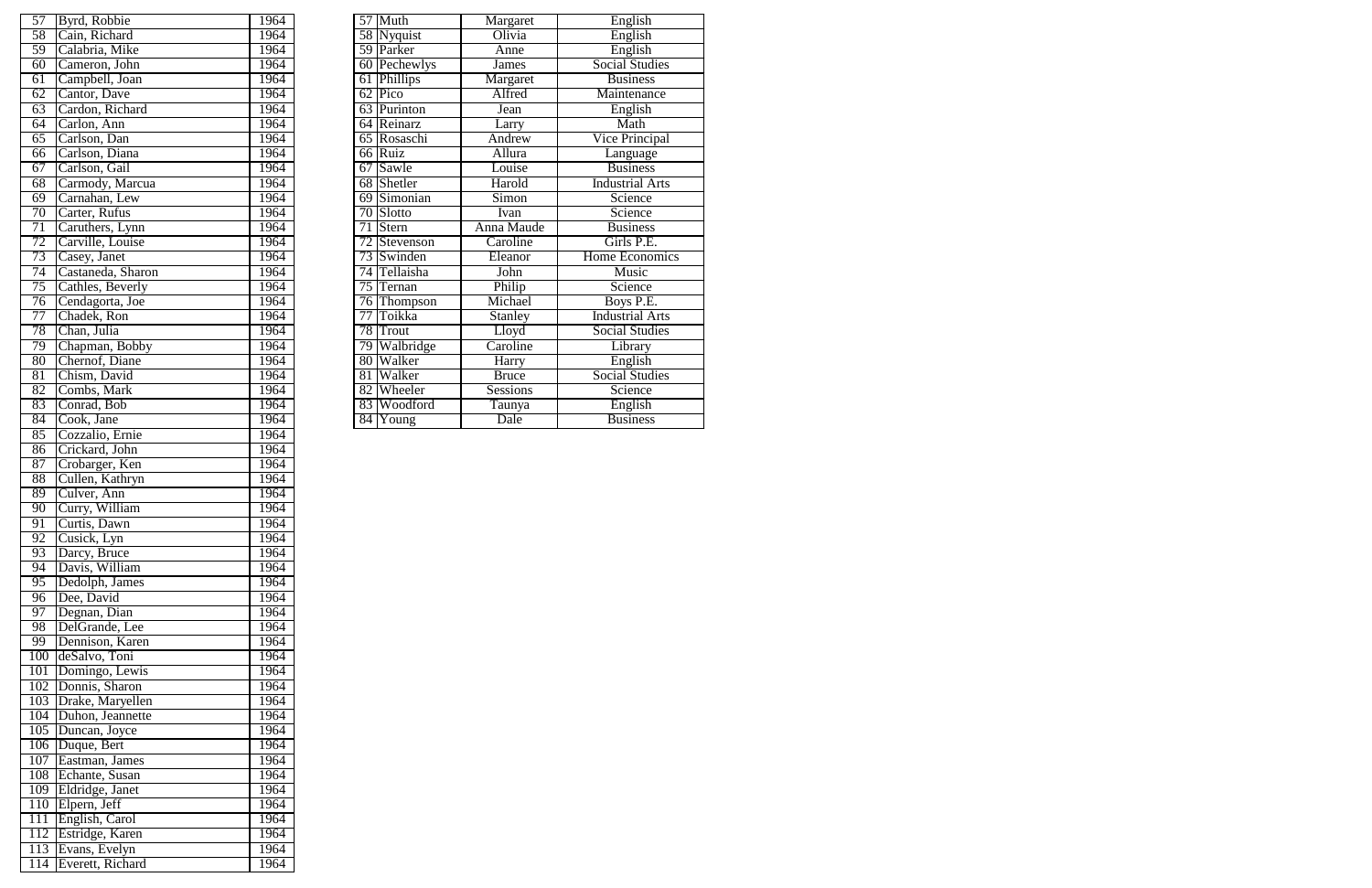| 115              | Farish, Karen        | 1964 |
|------------------|----------------------|------|
| 116              | Fernandez, Cheryl    | 1964 |
| 117              | Ferreira, Delores    | 1964 |
| 118              | Fielding, Linda      | 1964 |
| 119              | Fladager, Michelle   | 1964 |
| 120              | Fleischmann, Sherry  | 1964 |
| $1\overline{21}$ | Fordham, Cathy       | 1964 |
| 122              | Foster, Gerry        | 1964 |
| 123              | Frankovich, John     | 1964 |
| 124              | Fulcher, Deleice     | 1964 |
| 125              | Galbraith, Bev       | 1964 |
| $1\overline{26}$ | Galbraith, Pat       | 1964 |
| 127              | Gale, Geri           | 1964 |
| 128              | Gall, Dolores        | 1964 |
| 129              | Gilbert, Donna       | 1964 |
| 130              | Gill, Elliott        | 1964 |
| 131              | Giorgi, Marcia       | 1964 |
| 132              | Giossi, Linda        | 1964 |
| 133              |                      | 1964 |
|                  | Giossi, Marlene      |      |
| 134              | Gorbet, Lorena       | 1964 |
| 135              | Gotcher, Dennis      | 1964 |
| 136              | Gray, Richard        | 1964 |
| 137              | Green, Diane         | 1964 |
| 138              | Green, Harold        | 1964 |
| 139              | Grundy, Bob          | 1964 |
| 140              | Guisti, Karen        | 1964 |
| 141              | Guss, William        | 1964 |
| 142              | Hadl, Christine      | 1964 |
| 143              | Haggard, Susan       | 1964 |
| 144              | Hall, Evert          | 1964 |
| 145              | Halliburton, Linda   | 1964 |
| 146              | Halliwell, Robert    | 1964 |
| 147              | Hamby, Larry         | 1964 |
| $\overline{148}$ | Hamilton, Fred       | 1964 |
| $\overline{149}$ | Hamlin, Dan          | 1964 |
| 150              | Hansen, Lance        | 1964 |
| $15\overline{1}$ | Harrison, Jim        | 1964 |
| 152              | Hartley, Lynn        | 1964 |
| 153              | Hartman, Anne        | 1964 |
| 154              | Hatjopoulos, Maria   | 1964 |
| $1\overline{55}$ | Hawkins, Jo Ellen    | 1964 |
| $1\overline{56}$ | Hawkins, Leonard     | 1964 |
| 157              | Hays, Bill           | 1964 |
| 158              | Heddy, Barbara       | 1964 |
| 159              | Helms, Vicky         | 1964 |
| 160              | Henderson, Lois      | 1964 |
| 161              | Herberth, Steve      | 1964 |
| 162              | Hergenrether, Dennis | 1964 |
| 163              | Herman, Sarah        | 1964 |
| 164              | Herz, Howard         | 1964 |
| 165              | Higgins, Denny       | 1964 |
| 166              | Hobron, Carole Ann   | 1964 |
| 167              | Hodge, Bob           | 1964 |
| 168              | Hoffman, Jo          | 1964 |
| 169              | Hollcroft, Dick      | 1964 |
| 170              | Holm, Linda          | 1964 |
| 171              | Houghton, Linda      | 1964 |
| 172              | Houk, Bill           | 1964 |
|                  |                      |      |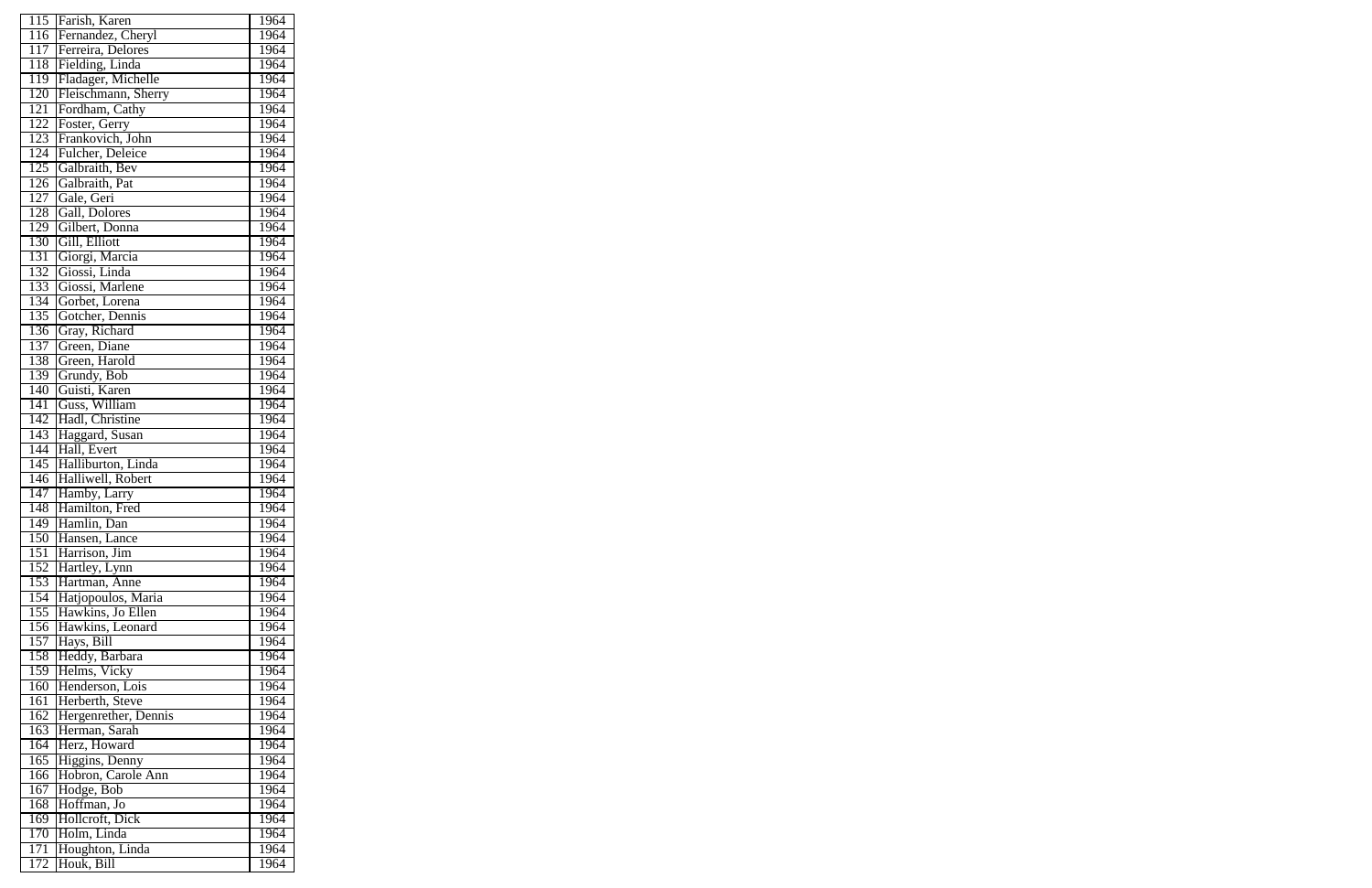| 173                     | Houser, Cheryl                     | 1964         |
|-------------------------|------------------------------------|--------------|
| 174                     | Howard, Ken                        | 1964         |
| 175                     | Howells, Jill                      | 1964         |
| 176                     | Hubbard, Barbara                   | 1964         |
| 177                     | Hudson, Don                        | 1964         |
| 178                     | Hume, Elaine                       | 1964         |
| 179                     | Hunter, Jim                        | 1964         |
| 180                     | Hutton, Joe                        | 1964         |
| 181                     | Isola, Helen                       | 1964         |
| 182                     | Iverson, Gary                      | 1964         |
| 183                     | Jacobson, Sue                      | 1964         |
| 184                     | Jacox, Linda                       | 1964         |
| 185                     | Jahnke, Eileen                     | 1964         |
| 186                     | Jensen, Robert                     | 1964         |
| 187                     | Jerome, Ron                        | 1964         |
| 188                     | Johnson, Eric                      | 1964         |
| 189                     | Johnson, Lawrence                  | 1964         |
| 190                     | Johnson, Linda                     | 1964         |
| 191                     | Jones, Dale                        | 1964         |
| 192                     | Jones, Dennis                      | 1964         |
| 193                     | Jones, Earl                        | 1964         |
| 194                     | Jorgenson, Rita                    | 1964         |
| 195                     | Jueneman, Carolyn                  | 1964         |
| 196                     | Jutte, Lori                        | 1964         |
| 197                     | Kelley, Penny                      | 1964         |
| 198                     | Kelly, Nancy                       | 1964         |
| 199                     | Kernan, Arlene                     | 1964         |
| 200                     | Kerr, Margaret                     | 1964         |
| 201                     | Kinney, Barbara                    | 1964         |
| 202                     | Kirkpatrick, Darby                 | 1964         |
| 203                     |                                    | 1964         |
| 204                     | Kistler, Lynne<br>Kuhles, Billie   | 1964         |
| 205                     | Lambert, Tom                       | 1964         |
|                         |                                    | 1964         |
| 206<br>$\overline{207}$ | Lang, Linda<br>L'Angelle, James C. | 1964         |
| 208                     |                                    | 1964         |
|                         | Lanigar, Ed                        |              |
| 209                     | Lansdon, Allen                     | 1964         |
| 210                     | Lasker, Penney                     | 1964         |
| 211                     | LaVoy, Don                         | 1964<br>1964 |
| 212                     | Lawrence, Mary<br>Lear, Beverly    |              |
| 213                     | Lee, Pam                           | 1964<br>1964 |
| 214                     |                                    |              |
| 215                     | Lengacher, Dee                     | 1964         |
| 216                     | Lockard, Keith                     | 1964         |
| 217                     | Locke, Bill                        | 1964         |
| 218                     | Lommel, Connie                     | 1964         |
| 219                     | Long, Sheila                       | 1964         |
| 220                     | LoVerso, Sally                     | 1964         |
| 221                     | Lovett, Virginia                   | 1964         |
| 222                     | Lowe, Judy                         | 1964         |
| 223                     | Luchetti, Frank                    | 1964         |
| 224                     | Lynch, Bill                        | 1964         |
| 225                     | MacDonald, Mike                    | 1964         |
| 226                     | Madsen, Mike                       | 1964         |
| 227                     | Manson, Joan                       | 1964         |
| 228                     | Marean, Ray                        | 1964         |
| 229                     | Martel, Ray                        | 1964         |
| 230                     | Maskaly, George                    | 1964         |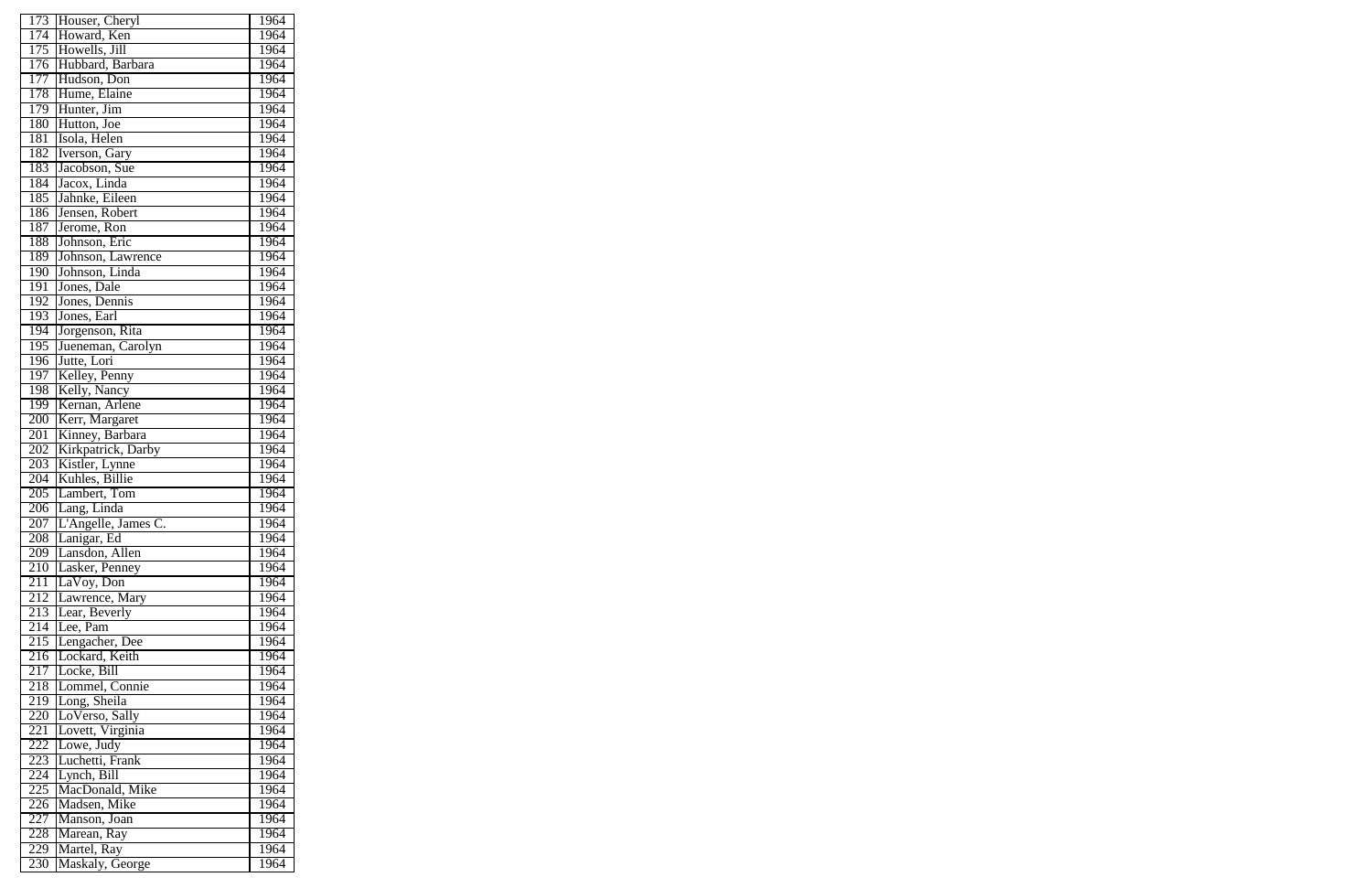| 231              | Mason, Bill                    | 1964 |
|------------------|--------------------------------|------|
| 232              | Matthews, Alice                | 1964 |
| 233              | McCorey, Richard               | 1964 |
| 234              | McCuskey, Dan                  | 1964 |
| 235              | McGinnis, Diane                | 1964 |
| 236              | McIlroy, Tom                   | 1964 |
| 237              | McLaughlin, John               | 1964 |
| 238              | McPherson, Erwin               | 1964 |
| 239              | McQuaid, Bob                   | 1964 |
| 240              | Melvin, Dusti                  | 1964 |
| 241              | Mendoza, Gary                  | 1964 |
| 242              | Merkt, John                    | 1964 |
| 243              | Merritt, James                 | 1964 |
| 244              | Merritt, Sharon                | 1964 |
| 245              | Miller, Chris                  | 1964 |
| 246              |                                | 1964 |
| $24\overline{7}$ | Miller, Kirk<br>Molini, Willie | 1964 |
| 248              | Moore, Margene                 | 1964 |
| 249              | Morrison, Mary                 | 1964 |
| 250              | Morton, Alvin                  | 1964 |
|                  |                                |      |
| 251<br>252       | Msinger, Peggy<br>Murdock, Bob | 1964 |
|                  |                                | 1964 |
| 253              | Muscio, Myra                   | 1964 |
| 254              | Nearpass, Ann                  | 1964 |
| 255              | Nelson, June                   | 1964 |
| 256              | Nies, Linda                    | 1964 |
| 257              | Norfleet, Jan                  | 1964 |
| 258              | Oberman, Mark                  | 1964 |
| 259              | Odlum, Carole                  | 1964 |
| 260              | O'Halloran, Alana              | 1964 |
| 261              | Ohlson, John                   | 1964 |
| 262              | Olson, cindy                   | 1964 |
| 263              | Olson, Vern                    | 1964 |
| 264              | O'Neil, Jim                    | 1964 |
| $\overline{265}$ | O'Shaughnessy, Maureen         | 1964 |
| 266              | O'Shaughnessy, Mike            | 1964 |
| 267              | O'Sullivan, Tim                | 1964 |
| 268              | Owens, Richard                 | 1964 |
| 269              | Palmer, John                   | 1964 |
| 270              | Parry, Joyce                   | 1964 |
| 271              | Parsons, Ed                    | 1964 |
| 272              | Pastovich, Susann              | 1964 |
| 273              | Pence, Duane                   | 1964 |
| $\overline{274}$ | Pennington, Dana               | 1964 |
| 275              | Penny, Richard                 | 1964 |
| 276              | Perry, George                  | 1964 |
| 277              | Petty, Mark                    | 1964 |
| 278              | Phillips, Christine            | 1964 |
| 279              | Plambeck, Janet                | 1964 |
| 280              | Pratt, Barbara                 | 1964 |
| 281              | Precosky, Shirley              | 1964 |
| 282              | Presse, Annette                | 1964 |
| 283              | Pringle, Ann                   | 1964 |
| 284              | Purinton, Russell              | 1964 |
| 285              | Quinn, Colleen                 | 1964 |
| 286              | Rackley, Skip                  | 1964 |
| 287              | Ralston, Bob                   | 1964 |
| 288              | Ralston, Donna                 | 1964 |
|                  |                                |      |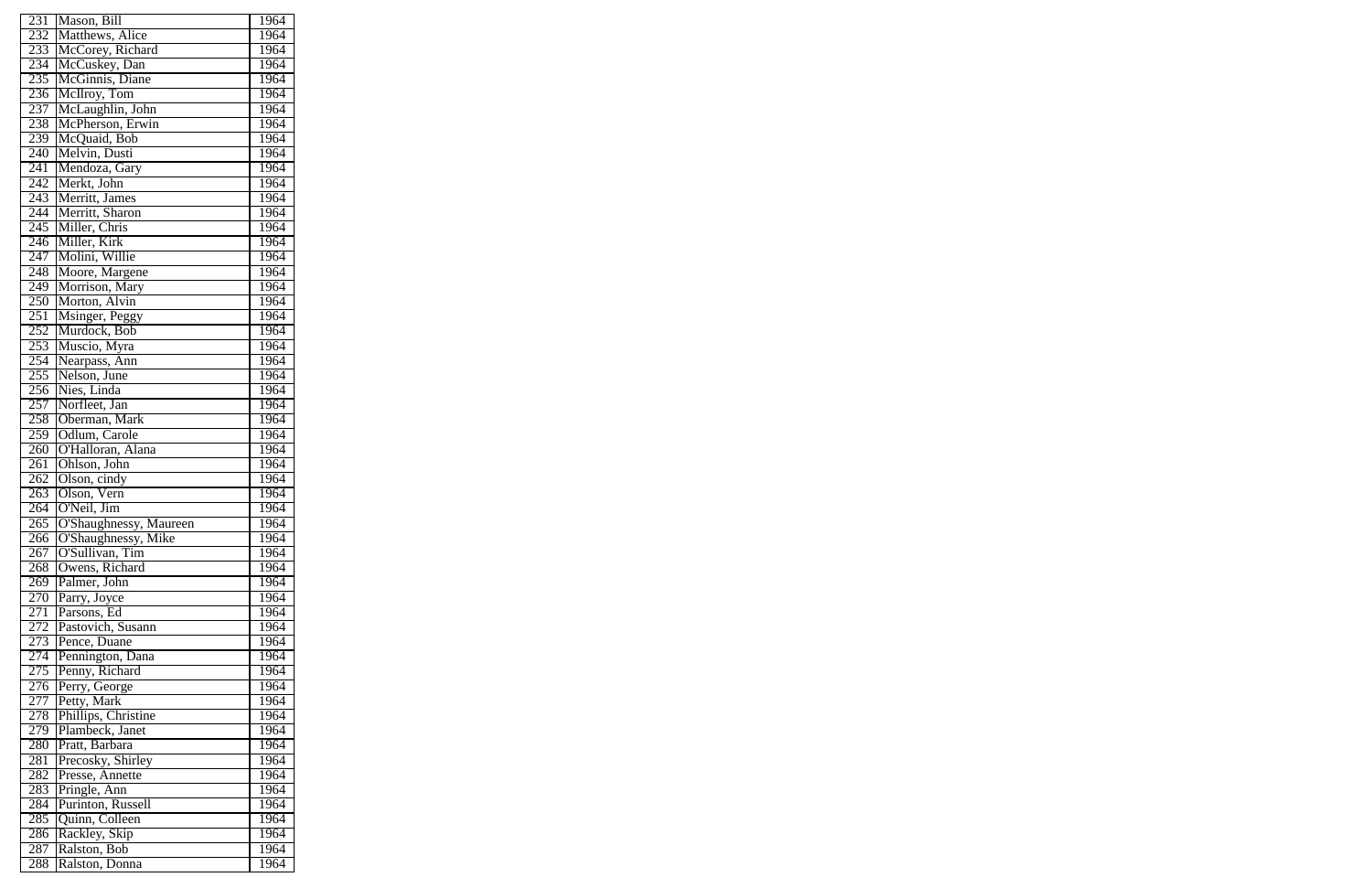| 289              | Redford, Linda    | 1964 |
|------------------|-------------------|------|
| 290              | Reed, Calvin      | 1964 |
| 291              | Reese, Anne       | 1964 |
| 292              | Reginato, Lance   | 1964 |
| 293              | Reimers, Ernie    | 1964 |
| 294              | Reynolds, Nancy   | 1964 |
| 295              | Rice, Bruce       | 1964 |
| 296              | Richard, Dinah    | 1964 |
| 297              | Ricker, Derwood   | 1964 |
| 298              | Riggs, John       | 1964 |
| 299              | Riley, Norma      | 1964 |
| 300              | Rippetoe, Donna   | 1964 |
| 301              | Robb, Bruce       | 1964 |
| 302              | Roberts, Deidre   | 1964 |
| 303              | Roberts, Pat      | 1964 |
| 304              | Roesler, Ken      | 1964 |
| 305              | Roulias, Jim      | 1964 |
| 306              | Ruff, Bret        | 1964 |
| 307              | Rupp, Richard     | 1964 |
| 308              | Ryckman, Kay      | 1964 |
| 309              | Said, Patrice     | 1964 |
| 310              | Sala, Mike        | 1964 |
| 311              | Salcedo, Aurora   | 1964 |
| 312              | Saling, Lea D.    | 1964 |
| 313              | Salter, Greg      | 1964 |
| 314              | Samansky, Mary    | 1964 |
| 315              | Sbriglia, Shayrol | 1964 |
| 316              | Schaff, Tracy     | 1964 |
| 317              | Scheerer, Judy    | 1964 |
| 318              | Schiffner, Henry  | 1964 |
| 319              | Schwall, Lynn     | 1964 |
| 320              | Scoggin, Richard  | 1964 |
| 321              | Scott, Lloyd      | 1964 |
| 322              | Seher, Rhea       | 1964 |
| $\overline{323}$ | Seidler, Cathy    | 1964 |
| 324              | Severne, Susan    | 1964 |
| 325              | Shepard, Lawrence | 1964 |
| 326              | Sherman, Bill     | 1964 |
| 327              | Shumate, Gloria   | 1964 |
| 328              | Silver, Joan      | 1964 |
| 329              | Slagle, Guy       | 1964 |
| 330              | Slagle, Mike      | 1964 |
| 331              | Smith, Greg       | 1964 |
| 332              | Smith, Mike       | 1964 |
| 333              | Smith, Ron        | 1964 |
| 334              | Snider, Lyle      | 1964 |
| 335              | Sowle, Lenore     | 1964 |
| 336              | Spekker, Charlene | 1964 |
| 337              | Spitzer, Bob      | 1964 |
| 338              | Spraggins, Nancy  | 1964 |
| 339              | Stauts, Robert    | 1964 |
| $\overline{340}$ | Steurer, Richard  | 1964 |
| 341              | Stevenson, Amie   | 1964 |
| 342              | Strosnider, Jan   | 1964 |
| 343              | Stuart, Mike      | 1964 |
| 344              | Sumrall, Lee      | 1964 |
| 345              |                   | 1964 |
|                  | Suttles, Malcolm  |      |
| $\overline{346}$ | Swanson, Sherran  | 1964 |